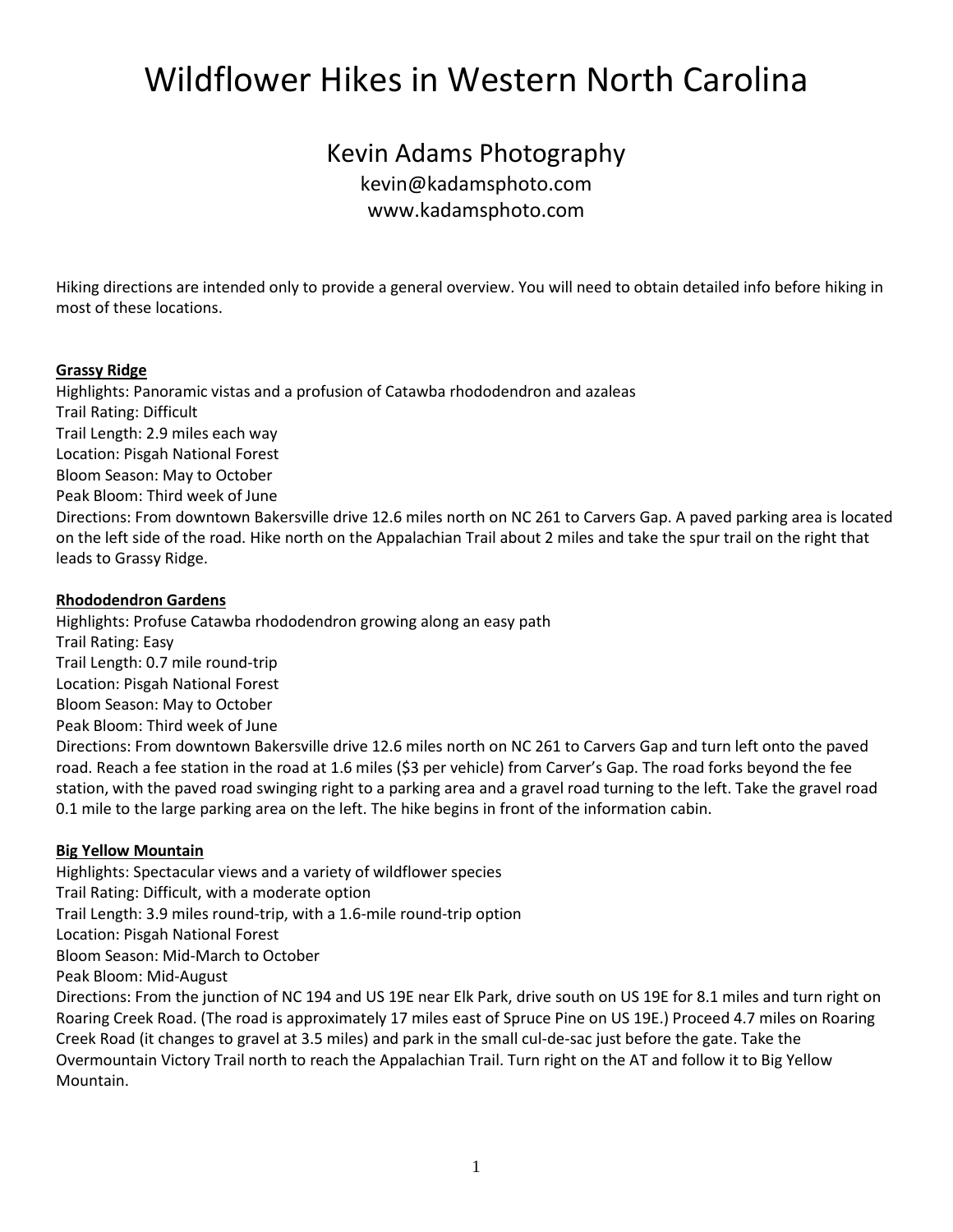# **Crabtree Falls**

Highlights: Picturesque waterfall, four different species of trillium Trail Rating: Moderate Trail Length: 2.7 miles round-trip Location: Crabtree Meadows section of the Blue Ridge Parkway Bloom Season: Mid-March to September Peak Bloom: Mid-April to early May Directions: The trail begins from the Crabtree Meadows Campground on the Blue Ridge Parkway at milepost 339.5, about 8.6 miles south of NC 226 in Little Switzerland and 4.6 miles north of NC 80 at Buck Creek Gap. A paved parking area is on the right, just past the campground check-in station. The trail begins at the far end of the parking area.

# **Craggy Gardens**

Highlights: Spectacular views, abundant Catawba rhododendron Trail Rating: Moderate Trail Length: 0.4 mile Location: Craggy Gardens on the Blue Ridge Parkway Bloom Season: Late April to October Peak Bloom: Mid-June Directions: Craggy Gardens visitor center is located on the Blue Ridge Parkway at milepost 364.6, 17.8 miles north of the US 70 overpass in Asheville. From the visitor center, drive 0.5 mile farther north and turn into the parking area on the left. Craggy Pinnacle Trail begins from the upper section of the parking area.

#### **Douglas Falls**

Highlights: Old-growth forest, waterfalls, thousands of wake robin trilliums Trail Rating: Difficult Trail Length: 8.6 or 7.9 miles round-trip Location: Craggy Gardens region of the Blue Ridge Parkway Bloom Season: April to October Peak Bloom: Late April to mid-May Directions: Park at Graybeard Mountain Overlook on the Blue Ridge Parkway, milepost 363.4. The overlook is 1.2 miles north of Craggy Gardens visitor center, and 19 miles north of the US 70 overpass in Asheville. The Trail begins on the south end of the parking area.

#### **Rattlesnake Lodge**

Highlights: Historic ruins and unique wildflowers Trail Rating: Moderate Trail Length: 2.7 miles round-trip Location: Mile 374.6 of the Blue Ridge Parkway Bloom Season: Mid-March to September Peak Bloom: Early May Directions: From the junction of US 70 and the Blue Ridge Parkway in Asheville, drive 7.8 miles north on the Parkway and park off the side of the road just before entering Tanbark Ridge Tunnel. If you plan to leave a second vehicle at the hike's end, turn west off the Parkway at Bull Gap, 1.1 miles south of Tanbark Ridge Tunnel. Go about 0.3 mile, bear to the right at the intersection, and continue to a small parking area on the right at 0.8 mile from the Parkway. (The parking area is the second one on the right that you come to.) From the north side of the Parkway, follow the trail alongside a small stream to reach the Rattlesnake Lodge ruins and junction with Mountains To Sea Trail. Turn left on MST and follow it to Bull Gap.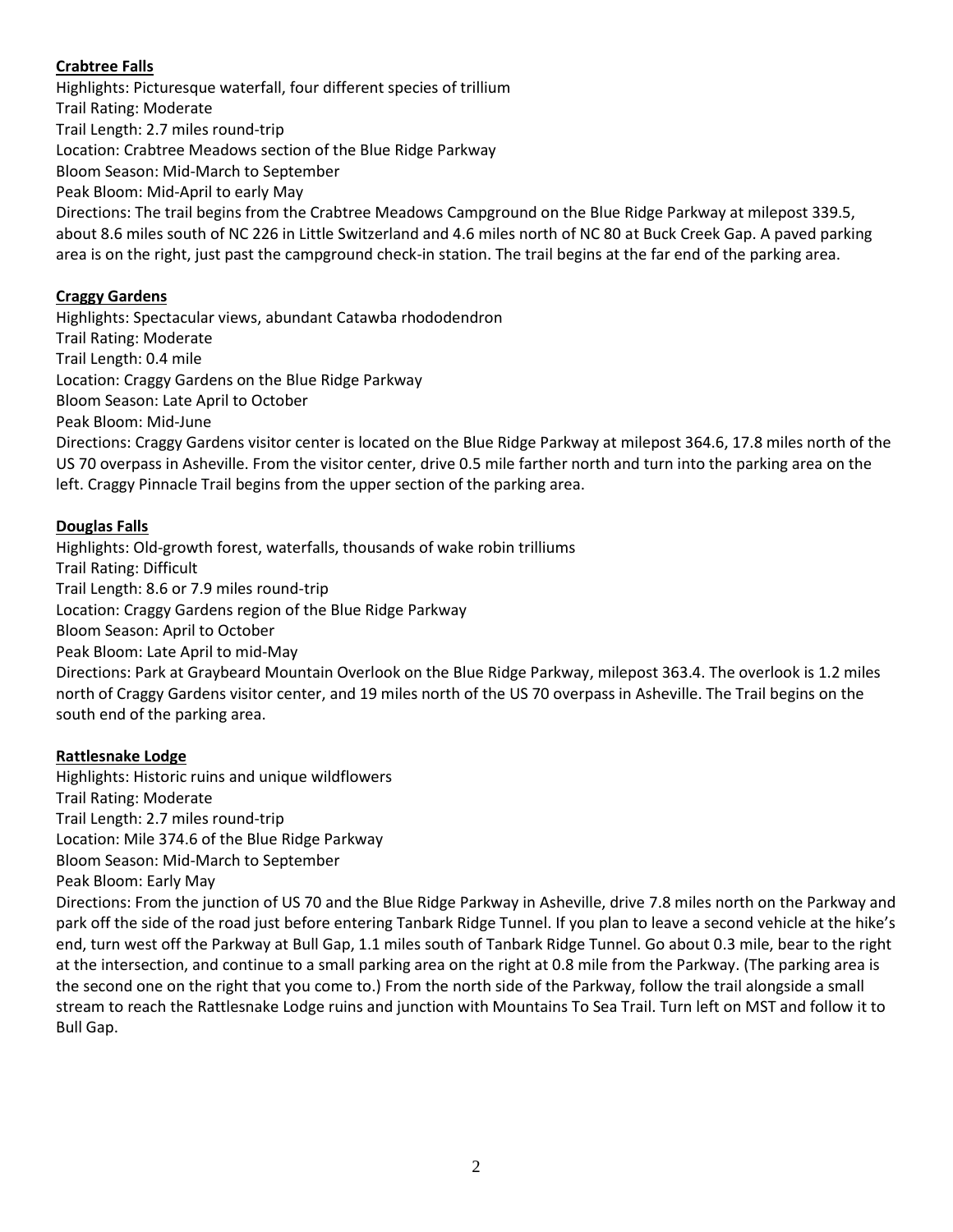### **Max Patch Mountain**

Highlights: Spectacular views and mountain slopes carpeted with trillium Trail Rating: Moderate Trail Length: 6.25 miles one-way Location: Pisgah National Forest near Hot Springs Bloom Season: Mid-March to November Peak Bloom: Early May Directions: Take Exit 7 off I-40 onto Cold Springs Creek Road (FR 148) and head north. Follow the unpaved road 6.2 miles

to its end at Fines Creek Road, also unpaved. Turn left and drive 1.9 miles to the parking area on the right at the base of Max Patch Mountain. If utilizing a shuttle, continue 3.5 miles from the parking area to Lemon Gap and leave the shuttle vehicle there. From the trailhead, hike north on the Appalachian Trail to Lemon Gap.

#### **Big Creek Trail**

Highlights: Waterfalls, cascading stream, diverse spring flora Trail Rating: Easy Trail Length: 5.75 miles each way Location: Great Smoky Mountains National Park Bloom Season: March to September Peak Bloom: Mid-March to mid-May Directions: Take the Waterville exit (Exit 457) off I-40 and cross over Pigeon River. Stay to the left after the crossing and follow the road 2.0 miles to an intersection, passing by the Walters Power Plant along the way. The intersection marks the community of Mount Sterling. Go straight and enter the Big Creek section of the park. Follow the road 0.8 mile to where it ends at the picnic area and campground entrance. From the picnic area, take Big Creek Trail and hike to Walnut

#### **Baxter Creek Trail**

Highlights: Scenic streams, cultural history, diverse spring flora

Trail Rating: Moderate

Trail Length: 1.3 miles each way

Location: Great Smoky Mountains National Park

Bottom Backcountry Campsite or as far as you like.

Bloom Season: March to September

Peak Bloom: Mid-March to early May

Directions: Take the Waterville exit (Exit 457) off I-40 and cross over Pigeon River. Stay to the left after the crossing and follow the road 2.0 miles to an intersection, passing by the Walters Power Plant on the way. The intersection marks the community of Mount Sterling. Go straight, and enter the Big Creek section of the park. Follow the road 0.8 mile to where it ends at the picnic area and campground entrance. From the picnic area, cross Big Creek on the footbridge and hike Baxter Creek Trail at least 1.3 miles to see the most wildflowers.

#### **Bradley Fork Trail**

Highlights: Scenic streamside hike, old-growth forest, exceptional variety of spring flora Trail Rating: Easy Trail Length: 4.25 miles each way Location: Great Smoky Mountains National Park Bloom Season: Mid-March to September Peak Bloom: Mid-April to early May

Directions: From Cherokee drive north on Newfound Gap Road (US 441) into Great Smoky Mountains National Park. Pass by Oconaluftee Visitor Center and continue 3.1 miles farther, then turn right at the sign for Smokemont Campground. Turn left after you cross over Oconaluftee River, and drive into the campground. Follow the road through the campground all the way to its farthest point at the end of "D" section and park in one of the spaces around the end of the loop. Bradley Fork Trail begins as the gated gravel road by the parking area. If all the spaces are full, you can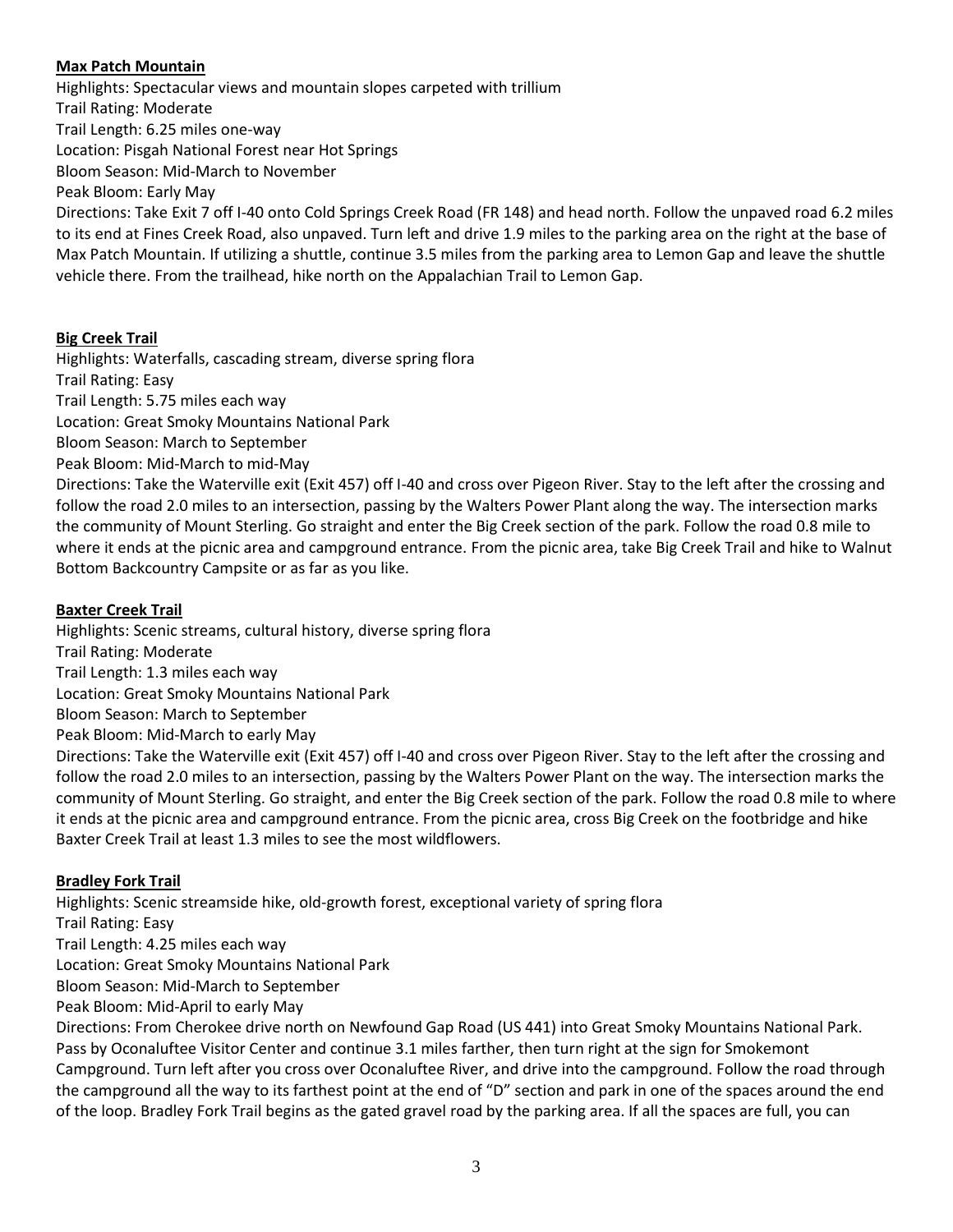continue around the loop and park at one of the parking areas on the other side of the campground. From the trailhead, take Bradley Fork Trail.

# **Shining Rock**

Highlights: Grand views and extensive meadows carpeted in wildflowers Trail Rating: Easy, moderate, or difficult, depending on how far you hike and what route you take Trail Length: 4.75 miles one-way to the summit of Shining Rock, but shorter options exist Location: Pisgah National Forest Bloom Season: June to November Peak Bloom: September Directions: From mile 420.2 of the Blue Ridge Parkway, turn onto FR 816 (unsigned) and proceed 1.2 miles to where the road ends at a parking area. Mile 420.2 of the Parkway is located 8.3 miles south of US 276 at Wagon Road Gap and 3.0 miles north of US 215 at Beech Gap. Numerous trails and loop options exist from the trailhead. All of them feature

impressive wildflower displays.

# **Pink Beds**

Highlights: Meandering trail through mountain bogs featuring swamp pink Trail Rating: Easy, with a few moderate ascents Trail Length: 5.1 or 3.5 miles round-trip Location: Pisgah National Forest Bloom Season: Mid-March to October Peak Bloom: Mid-April Directions: From the junction of US 64 and US 276 in Brevard, drive 11.3 miles north on US 276 and turn right into the Pink Beds picnic area. The picnic area is 3.5 miles south of the Blue Ridge Parkway. Take the Pink Beds Loop Trail from the parking area.

# **Whitewater Falls**

Highlights: Spectacular waterfall and rare trillium species Trail Rating: Moderate Trail Length: 1.0 mile round-trip Location: Nantahala National Forest Bloom Season: March to September Peak Bloom: Last half of April Directions: From the junction of NC 281 and US 64 between Cashiers and Lake Toxaway, drive south on NC 281 for 8.4 miles and turn left at the sign for Whitewater Falls. Follow the trail to the lower viewing deck for Whitewater Falls. Descend a short distance from the deck and turn right on Foothills Trail. Follow the trail back to the parking area.

# **Slickrock Creek**

Highlights: Exceptional wildflower display and wild, cascading stream Trail Rating: Difficult, with an easy option Trail Length: 6.6 miles round-trip Location: Joyce Kilmer-Slickrock Wilderness of Nantahala National Forest Bloom Season: March to September Peak Bloom: Mid-April Directions: From the junction of NC 143 and US 129 in Robbinsville, drive 15.4 miles west on US 129 and turn left just before the bridge over Calderwood Lake. Try to park somewhere close to US 129. If you pull too far down the dead-end road, you'll have a hard time turning around if other vehicles are already there. Follow Slickrock Creek Trail 3.8 miles to Ike Branch Trail, then follow Ike Branch trail back to Slickrock Creek Trail to complete the loop. You could also hike Slickrock Creek trail for about 1.5 miles and backtrack, which would allow you to see most of the wildflowers.